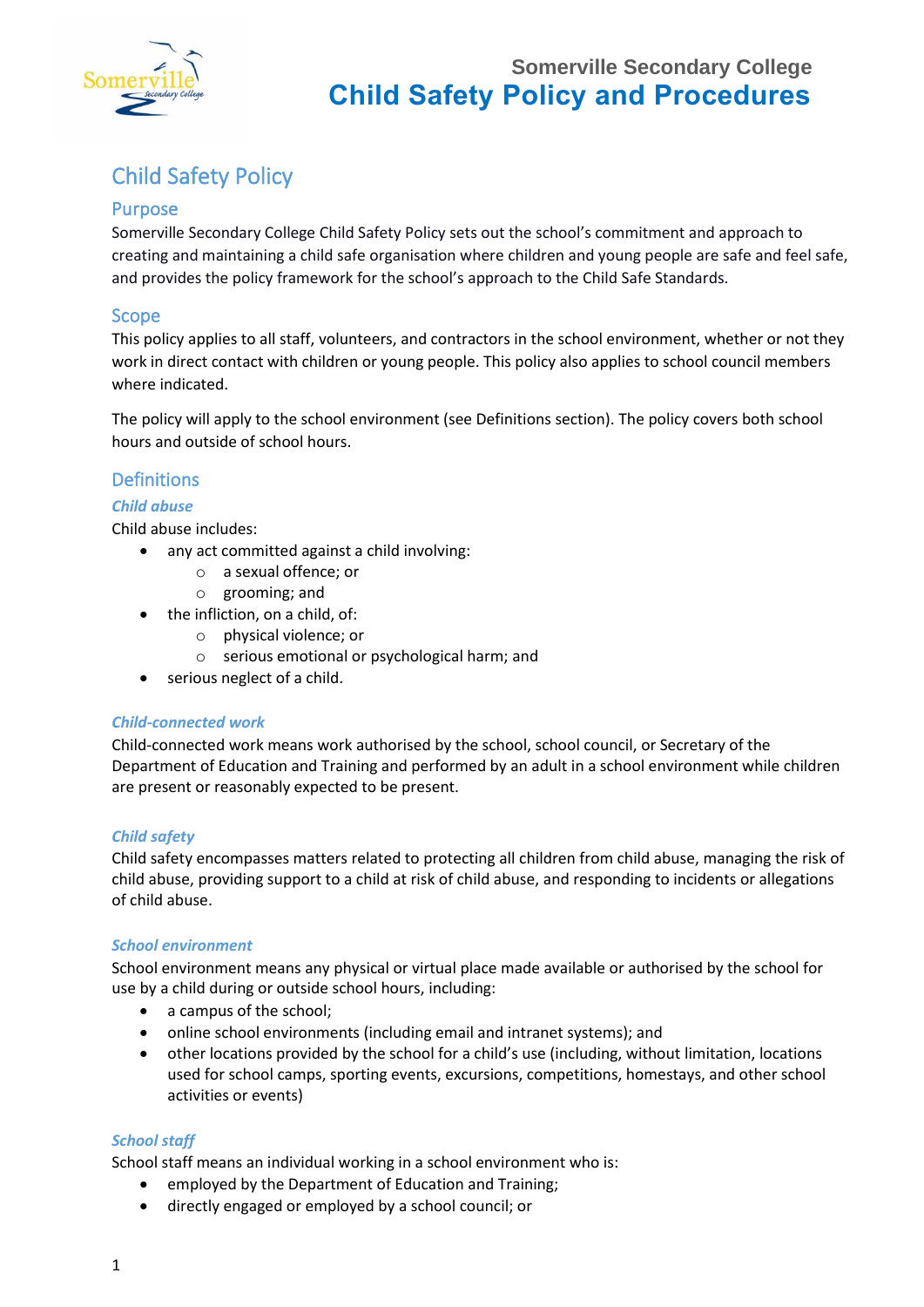

• a volunteer or a contracted service provider (whether or not a body corporate or any other person is an intermediary).

### STATEMENT OF COMMITMENT TO CHILD SAFETY AND CHILD SAFETY PRINCIPLES

Somerville Secondary College is committed to the safety and wellbeing of all children and young people. This will be the primary focus of our care and decision-making.

"The school's approach to creating and maintaining a child safe school environment is guided by our school philosophy and values. At Somerville Secondary College our vision is '*to create a passionate learning community that inspires, challenges and supports all students to achieve their personal best and make a positive contribution to the world in which they live.*' We know children can struggle to achieve their personal best if they are not safe from abuse.

At Somerville Secondary College our values guide the decisions and behaviours of all members of our school community, including in relation to child safety:

- Respect
- Integrity being honest, sincere and trustworthy
- Relationships

Somerville Secondary College has zero tolerance for child abuse.

We are committed to providing a child safe environment where children and young people are safe and feel safe, and their voices are heard about decisions that affect their lives. Our child safe policies, procedures, strategies and practices will be inclusive of the needs of all children, particularly Aboriginal and Torres Strait Islander children, children from culturally and linguistically diverse backgrounds, children with disabilities, and children who are vulnerable

Every person involved in Somerville Secondary College has a responsibility to understand the important and specific role they play individually and collectively to ensure that the wellbeing and safety of all children and young people is at the forefront of all they do and every decision they make.

#### Child safety principles

In its planning, decision-making and operations, Somerville Secondary College will:

- 1. Take a preventative, proactive and participatory approach to child safety;
- 2. Value and empower children to participate in decisions which affect their lives;
- 3. Foster a culture of openness that supports all persons to safely disclose risks of harm to children;
- 4. Respect diversity in cultures and child rearing practices while keeping child safety paramount;
- 5. Provide written guidance on appropriate conduct and behaviour towards children;
- 6. Engage only the most suitable people to work with children and have high quality staff and volunteer supervision and professional development;
- 7. Ensure children know who to talk with if they are worried or are feeling unsafe, and that they are comfortable and encouraged to raise such concerns;
- 8. Report suspected abuse, neglect or mistreatment promptly to the appropriate authorities;
- 9. Share information appropriately and lawfully with other organisations where the safety and wellbeing of children is at risk; and
- 10. Value the input of and communicate regularly with families and carers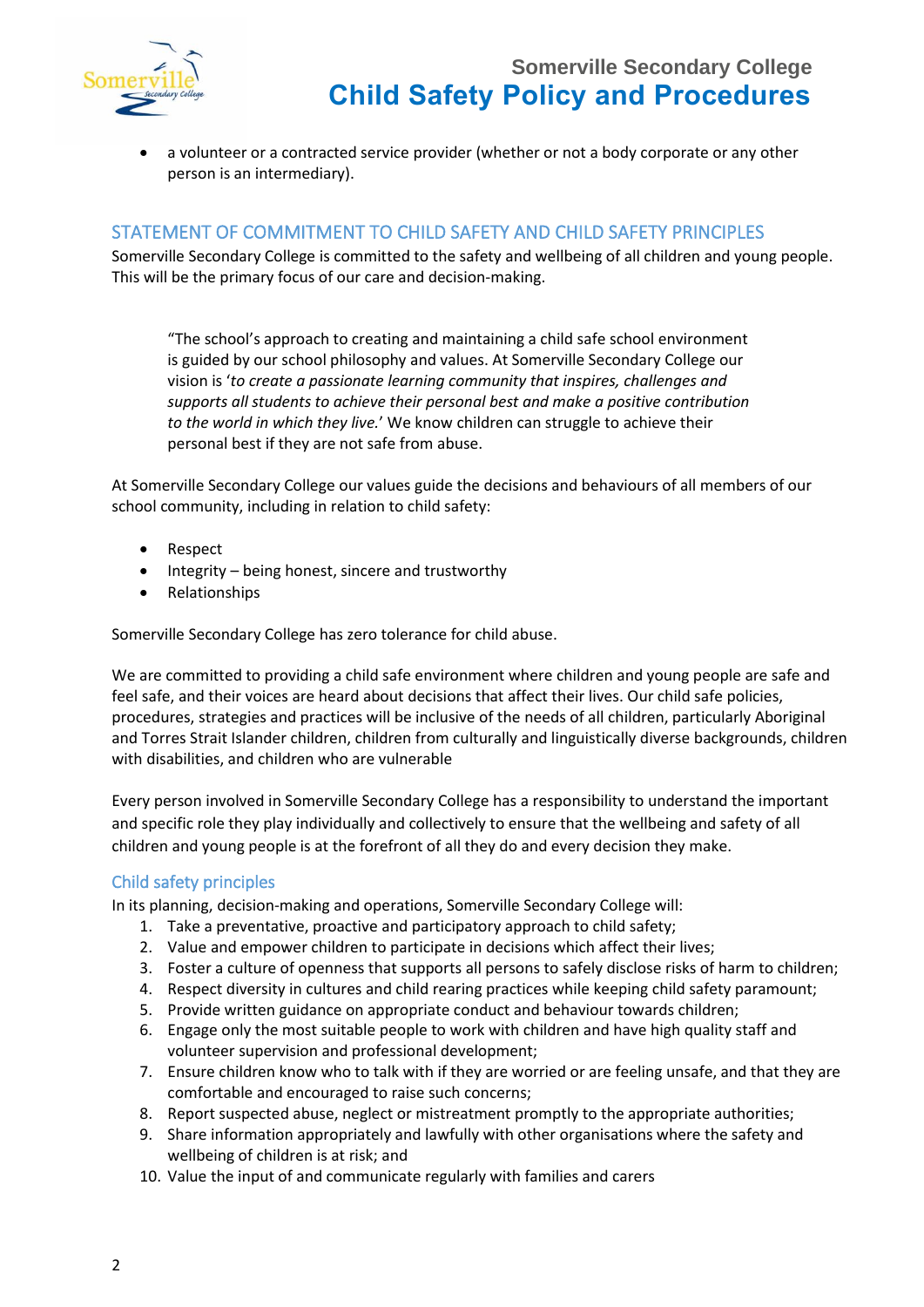

## **POLICY**

### Strategies to embed a child safe culture

Somerville Secondary College culture encourages staff, students, parents and the school community to raise, discuss and scrutinise child safety concerns. This makes it more difficult for abuse to occur and remain hidden.

All child safety documents, including this policy, the Child Safety Code of Conduct, the school's Child Safety Responding and Reporting Obligations (including Mandatory Reporting) Policy and Procedures *[Identifying and Responding to All Forms of Abuse in Victorian Schools](https://www.education.vic.gov.au/Documents/about/programs/health/protect/ChildSafeStandard5_SchoolsGuide.pdf)* and the [Four Critical Actions for](https://www.education.vic.gov.au/Documents/about/programs/health/protect/FourCriticalActions_ChildAbuse.pdf)  [Schools](https://www.education.vic.gov.au/Documents/about/programs/health/protect/FourCriticalActions_ChildAbuse.pdf) are readily available online and in hard copy from the schools reception for all staff and students to read at any time.

Child safety is everyone's responsibility. **All school staff** are required to:

- Act in accordance with the school's Child Safety Code of Conduct, which clearly sets out the difference between appropriate and inappropriate behaviour
- Act in accordance with the Child Safety Responding and Reporting Obligations (including Mandatory Reporting) Policy and Procedures at all times, including following th[e Four Critical](https://www.education.vic.gov.au/Documents/about/programs/health/protect/FourCriticalActions_ChildAbuse.pdf)  [Actions for Schools](https://www.education.vic.gov.au/Documents/about/programs/health/protect/FourCriticalActions_ChildAbuse.pdf) where necessary
- Undertake annual guidance and training on child safety
- Act in accordance with their legal obligations, including:
	- o Failure to disclose offence (applies to all adults)
	- o Duty of care (applies to all school staff)
	- o Mandatory reporting obligations (applies to all mandatory reporters, including teachers, principals, registered psychologists, and registered doctors and nurses)
	- o Failure to protect offence (applies to a person in a position of authority within the school)
	- Reportable conduct obligations (applies to all school staff in reporting conduct to the principal, and applies to the principal in reporting to Employee Conduct Branch)
	- o Organisational duty of care (applies to the school as an organisation)
	- o For more information on these obligations, se[e Identifying and Responding to All Forms of](https://www.education.vic.gov.au/Documents/about/programs/health/protect/ChildSafeStandard5_SchoolsGuide.pdf)  [Abuse in Victorian Schools.](https://www.education.vic.gov.au/Documents/about/programs/health/protect/ChildSafeStandard5_SchoolsGuide.pdf)

As part of Somerville Secondary College child safe culture, **school leadership** (including the principal and assistant principal) will:

- Consider the diversity of all children, including (but not limited to) the needs of Aboriginal and Torres Strait Islander children, children from culturally and linguistically diverse backgrounds, children with disabilities, and children who are vulnerable, when implementing the Child Safe Standards
- Ensure that child safety is a regular agenda item at school leadership meetings and staff meetings
- Encourage and enable staff professional learning and training to build deeper understandings of child safety and prevention of abuse
- Ensure that no one is prohibited or discouraged from reporting an allegation of child abuse to a person external to the school or from making records of any allegation.

As part of Somerville Secondary College child safe culture, **school mandatory reporting staff** are required to:

- Complete the Protecting Children [Mandatory reporting and other obligations](http://elearn.com.au/det/protectingchildren/) online module every
- Read the school's Child Safety Code of Conduct on induction, and maintain familiarity with that document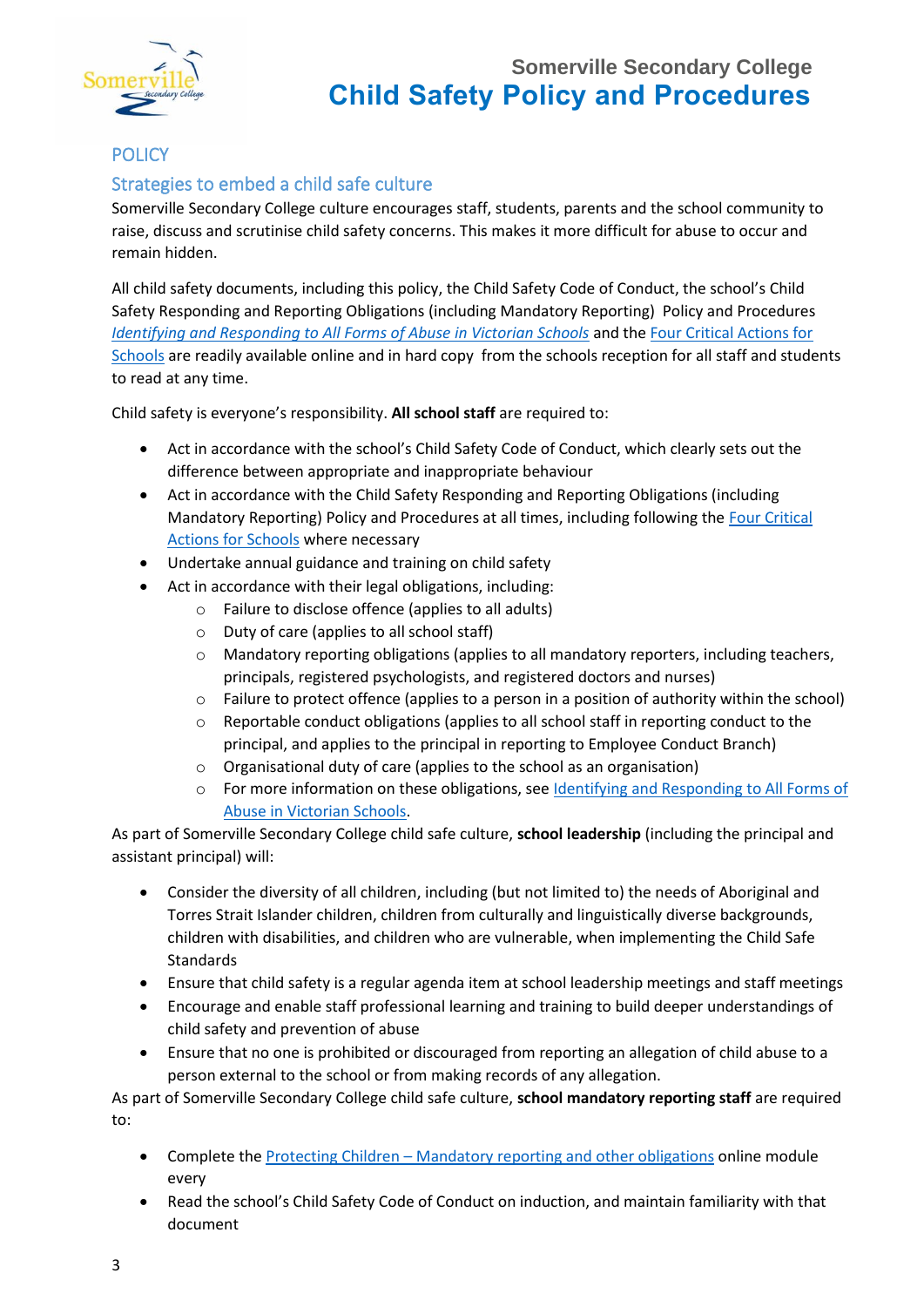



- Read the school's Child Safety Responding and Reporting Obligations (including Mandatory Reporting) Policy and Procedures on induction, and maintain familiarity with that document
- Read the school's Child Safety Policy (this document) on induction, and maintain familiarity with that document.

As part of Somerville Secondary College child safe culture, in performing the functions and powers given to them under the *Education and Training Reform Act 2006*, **school councils and school council members** will:

- Ensure that child safety is a regular agenda item at school council meetings
- Consider the diversity of all children, including (but not limited to) the needs of Aboriginal and Torres Strait Islander children, children from culturally and linguistically diverse backgrounds, children with disabilities, and children who are vulnerable, when making decisions regarding the Child Safe Standards
- Undertake annual guidance and training on child safety, such as th[e Child Safe Standards School](https://www.education.vic.gov.au/Documents/about/programs/health/protect/school-council-training.pptx)  [Council Training PowerPoint.](https://www.education.vic.gov.au/Documents/about/programs/health/protect/school-council-training.pptx)
- Approve the Child Safety Code of Conduct to the extent that it applies to school council employees and members, and if updated, note the new document in its school council meeting minutes
- When hiring employees, ensure that selection, supervision and management practices are child safe (unless delegated to the principal).

School leadership will maintain records of the above processes.

### Roles and responsibilities

School leaders will ensure that each person understands their role, responsibilities and behaviour expected in protecting children and young people from abuse and neglect. Staff will comply with the school's Child Safety Code of Conduct, which sets out clearly the difference between appropriate and inappropriate behaviour.

Specific child safety responsibilities:

- Assistant Principal is responsible for reviewing and updating the Child Safety Policy every 3 years.
- Assistant Principal is responsible for monitoring the school's compliance with the Child Safety Policy. The school community should approach Assistant Principal if they have any concerns about the school's compliance with the Child Safety Policy.
- Assistant Principal is responsible for informing the school community about this policy, and making it publicly available.
- Other specific roles and responsibilities are named in Somerville Secondary College other child safety policies and procedures, including the Child Safety Code of Conduct, Child Safety Responding and Reporting Obligations (including Mandatory Reporting) Policy and Procedures, and risk assessment register.

#### Recruitment

Somerville Secondary College follows the Department's Recruitment in Schools guide to ensure child safe recruitment practices, available on the [Department's website](https://www.education.vic.gov.au/hrweb/careers/Pages/recruitinsch.aspx).

All prospective volunteers are required to comply with our school's Volunteers Policy, including in relation to assessing the suitability of prospective volunteers and obtaining checks required under this policy

### Training and supervision

Training and education is important to ensure that everyone in the school understands that child safety is everyone's responsibility.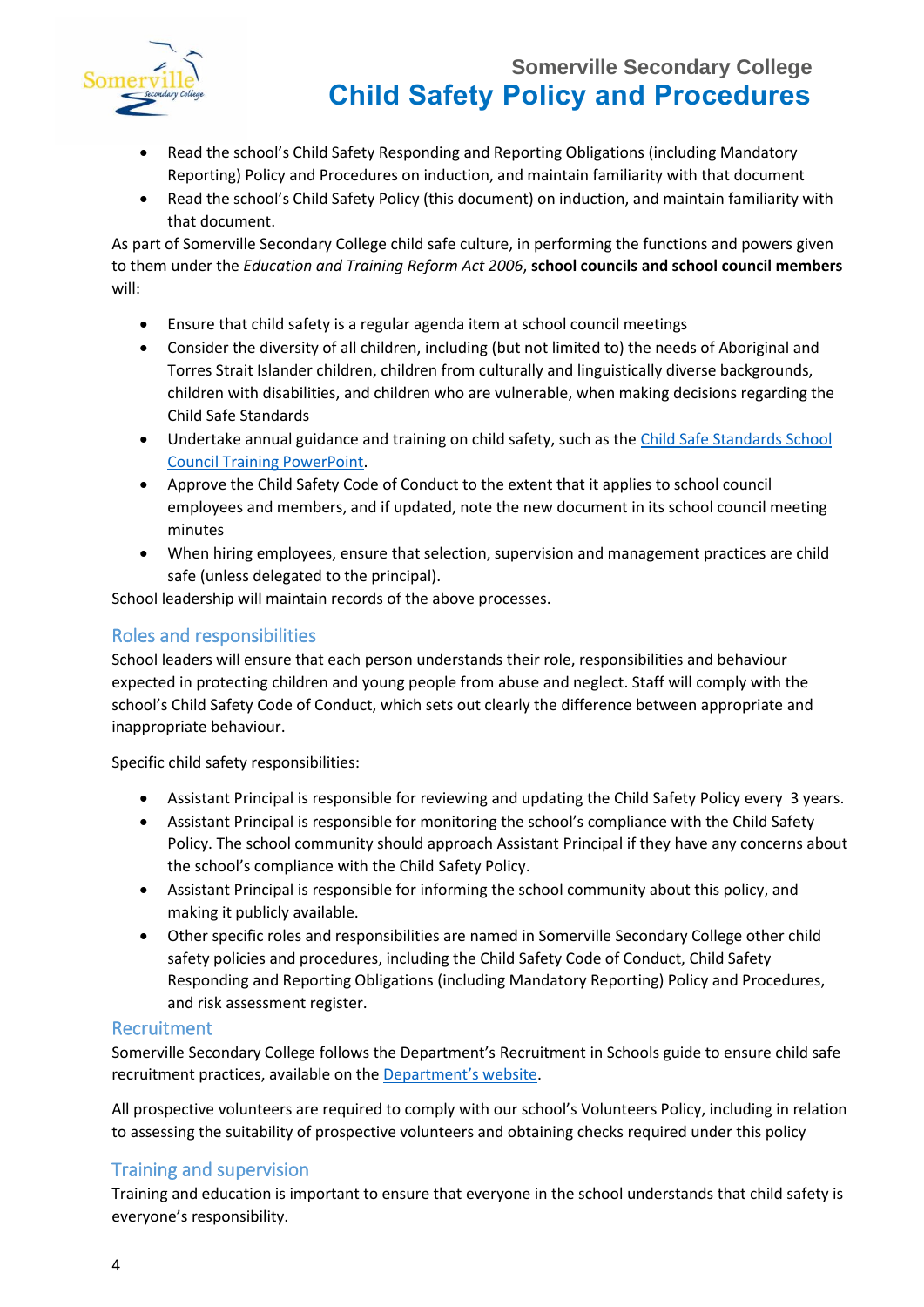

Our school culture aims for all staff and volunteers (in addition to parents/carers and children) to feel confident and comfortable in coming forward with any allegations or suspicions of child abuse or child safety concerns. We train our staff and volunteers to identify, assess, and minimise risks of child abuse and to detect potential signs of child abuse. This training occurs annually or more often as required.

We also support our staff and volunteers through ongoing supervision to develop their skills to protect children from abuse, to promote the cultural safety of Aboriginal and Torres Strait Islander children and children from linguistically and/or diverse backgrounds, and the safety of children with a disability and vulnerable children.

New employees and volunteers will be inducted into the school, including by being referred to the Child Safety Policy (this document), the Child Safety Code of Conduct, and the Child Safety Responding and Reporting Obligations (including Mandatory Reporting) Policy and Procedures on the school They will also be supervised regularly to ensure they understand our school's commitment to child safety, and that their behaviour towards children is safe and appropriate. All employees of our school will be monitored and assessed via regular performance review to ensure their continuing suitability for child-connected work. Any inappropriate behaviour will be reported by school staff to the Principal or Assistant Principal and will be managed in accordance with Somerville Secondary College Child Safety Responding and Reporting Obligations (including Mandatory Reporting) Policy and Procedures where required.

#### Reporting a child safety concern or complaint

The school has clear expectations for all staff and volunteers in making a report about a child or young person who may be in need of protection. All staff (including school council employees) must follow the school's Child Safety Responding and Reporting Obligations (including Mandatory Reporting) Policy and Procedures, including following the [Four Critical Actions for Schools](https://www.education.vic.gov.au/Documents/about/programs/health/protect/FourCriticalActions_ChildAbuse.pdf) if there is an incident, disclosure or suspicion of child abuse. Immediate actions should include reporting their concerns to DHHS Child Protection, Victoria Police and/or another appropriate agency and notifying the principal or a member of the school leadership team of their concerns and the reasons for those concerns.

Somerville Secondary College will never prohibit or discourage school staff from reporting an allegation of child abuse. The school will always take action to respond to a complaint in accordance with the school's Child Safety Responding and Reporting Obligations (including Mandatory Reporting) Policy and Procedures. In accordance with Action 4 of the Four Critical Actions for Schools, Somerville Secondary College will provide ongoing support for students affected by child abuse.

The Child Safety Responding and Reporting Obligations (including Mandatory Reporting) Policy and Procedures can be found at the school website www.somervillsc.com.au

#### Risk reduction and management

Somerville Secondary College believes the wellbeing of children and young people is paramount, and is vigilant in ensuring proper risk management processes, found in the school's risk assessment register.

The school recognises there are potential risks to children and young people and will take a risk management approach by undertaking preventative measures.

We will identify and mitigate the risks of child abuse in school environments by taking into account the nature of each school environment, the activities expected to be conducted in that environment and the characteristics and needs of all children expected to be present in that environment.

Somerville Secondary College monitors and evaluates the effectiveness of the actions it takes to reduce or remove risks to child safety, more information can be found in the school's risk assessment register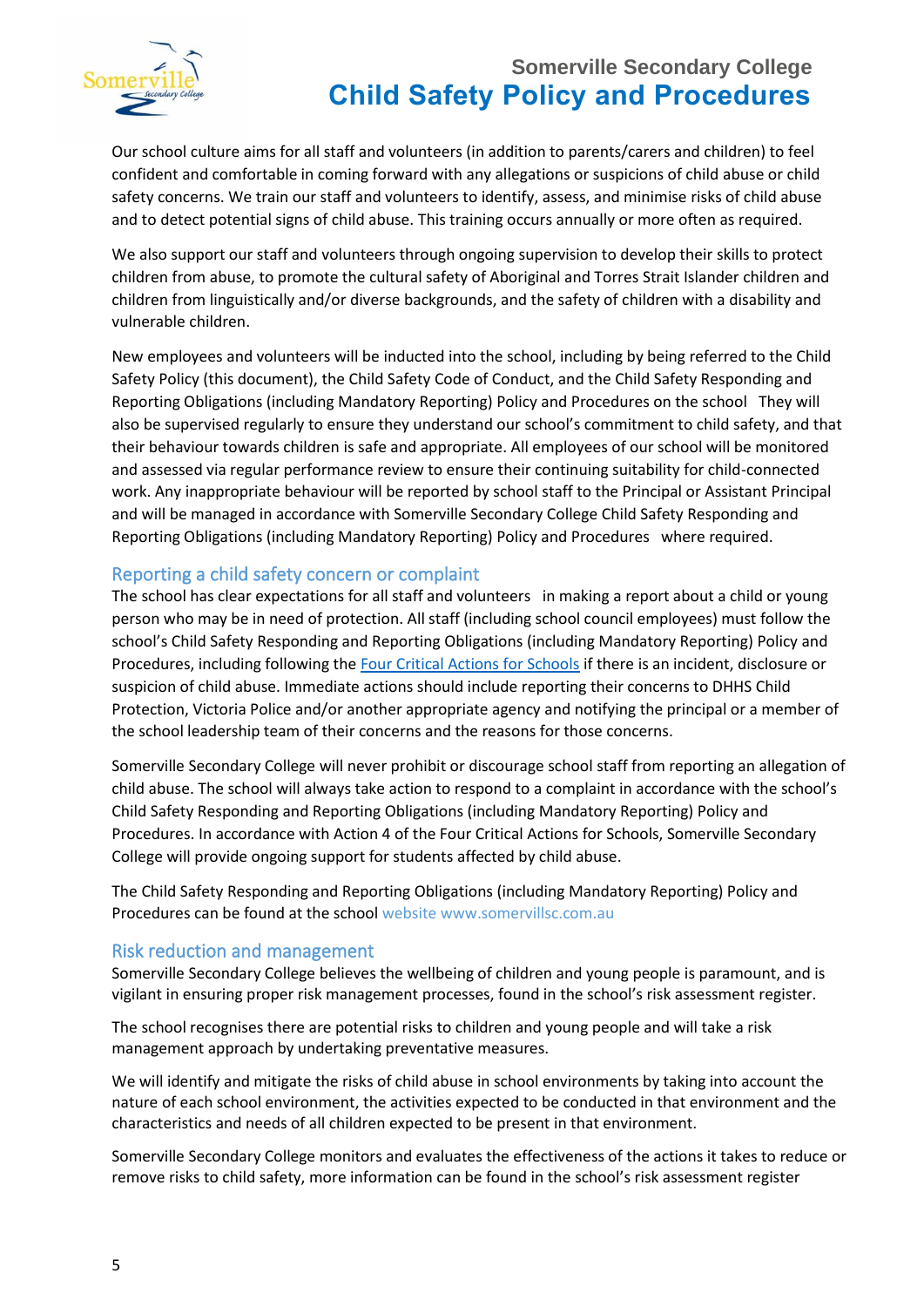

### Listening to, communicating with and empowering children

Somerville Secondary College has developed a safe, inclusive and supportive environment that involves and communicates with children, young people and their parents/carers. We encourage child and parent/carer involvement and engagement that informs safe school operations and builds the capability of children and parents/carers to understand their rights and their responsibilities. Our school is committed to supporting and encouraging students to use their voice to raise and share their concerns with a trusted adult at any time of need. Students can access information on how to report abuse at school reception,or with their teachers, wellbeing staff or the school administration].

When the school is gathering information in relation to a complaint about alleged misconduct with or abuse of a child, the school will listen to the complainant's account and take them seriously, check understanding and keep the child (and/or their parents/carers, as appropriate) informed about progress.

The school will promote the Child Safe Standards in ways that are readily accessible, easy to understand, and user-friendly to children, including:

- All of our child safety policies and procedures will be available for the students and parents at Somerville Secondary College to read at school reception.
- PROTECT Child Safety posters will be displayed across the school
- School newsletters will inform students and the school community about the school's commitment to child safety, and strategies or initiatives that the school is taking to ensure student safety

The school will use its health and wellbeing programs to deliver appropriate education to its students about:

- standards of behaviour for students attending the school;
- healthy and respectful relationships (including sexuality);
- resilience; and
- child abuse awareness and prevention.

Specific programs the school is currently delivering for example, Respectful Relationships, sexuality education, e-smart education programs

#### Communications

This school is committed to communicating our child safety strategies to the school community through:

- Ensuring that the Child Safety Policy (this document), Code of Conduct, and the Child Safety Responding and Reporting Obligations (including Mandatory Reporting) Policy and Procedure are available on the school website
- Once per term reminders in the school news feed of our school's commitment to child safety
- Ensuring that child safety is a regular agenda item at school leadership meetings and staff meetings for discussion
- Other ways in which our school communicates child safety strategies, includes school tours with prospective parents, at parent information sessions or in class, volunteer induction processes, and by placing posters throughout the school]

#### Confidentiality and privacy

This school collects, uses and discloses information about particular children and their families in accordance with Victorian privacy law. The principles regulating the collection, use and storage of information is included in the Department of Education and Training's [Schools' Privacy Policy](https://www.education.vic.gov.au/Pages/schoolsprivacypolicy.aspx).

#### Related policies and documents

Related policies and documents include: